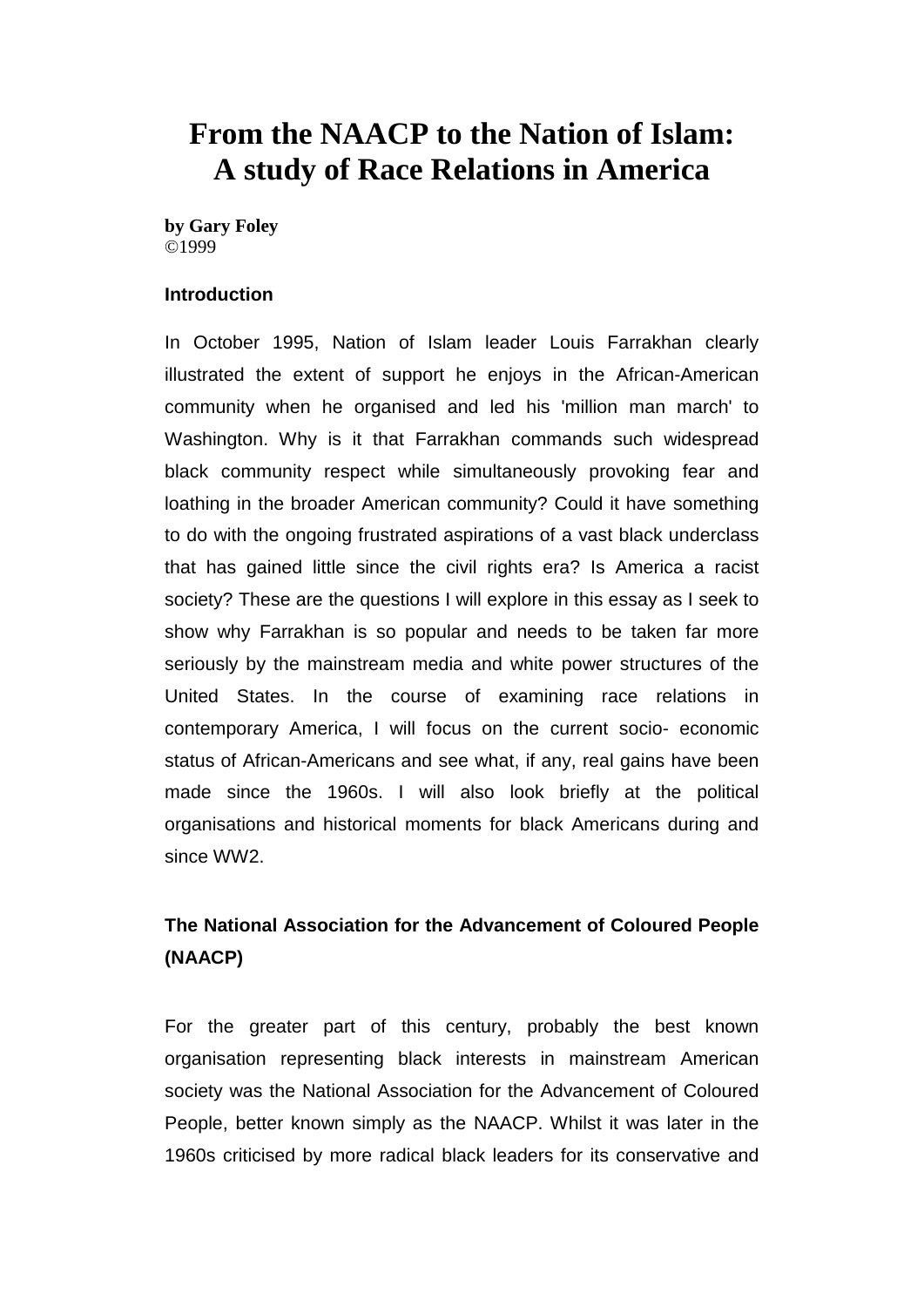almost subservient operating mode, the NAACP had nevertheless been at the forefront of many major campaigns since it had been incorporated in 1911. Two years earlier a group of sixty prominent black and white citizens called for a national conference to renew "the struggle for civil rights and political liberty. At the subsequent conference, which included participants such as W.E.B. DuBois, it was agreed to establish a new organisation to 'work toward the abolition of forced segregation, promotion of equal education and civil rights under the protection of law, and an end to race violence'.

The Association's first major campaign involved raising consciousness about the practice of 'lynching', which was symptomatic of a broader community violence against blacks. By the 1930s lynching declined and the NAACP changed its focus to economic issues affecting the black community during the Great Depression, and as more blacks migrated to northern cities the Association gained strength and began a major campaign for black rights. During World War II it fought segregation in the armed forces and employment opportunities in war industries at home, which led to President Roosevelt issuing an executive order banning discrimination in war-related industries, but it was not until 1948 that President Truman issued an executive order banning racial discrimination in the armed forces.

In the same period, black sporting stars began to have opportunities open up with the signing of Jack Robinson to the Brooklyn Dodgers which broke down the 'colour bar' in baseball and was the beginning of desegregation in other major American sports. Progress remained at a snail's pace and in an overall climate of hostility as white American racial antipathy ran deep. The 1950s saw desegregation in education, race riots and the memorable Montgomery Bus Boycott, triggered when NAACP Montgomery Branch Secretary, Rosa Parks, refused to give up her seat to a white man. This boycott, and others similar to it, saw the whole momentum of the civil rights struggle receive a boost which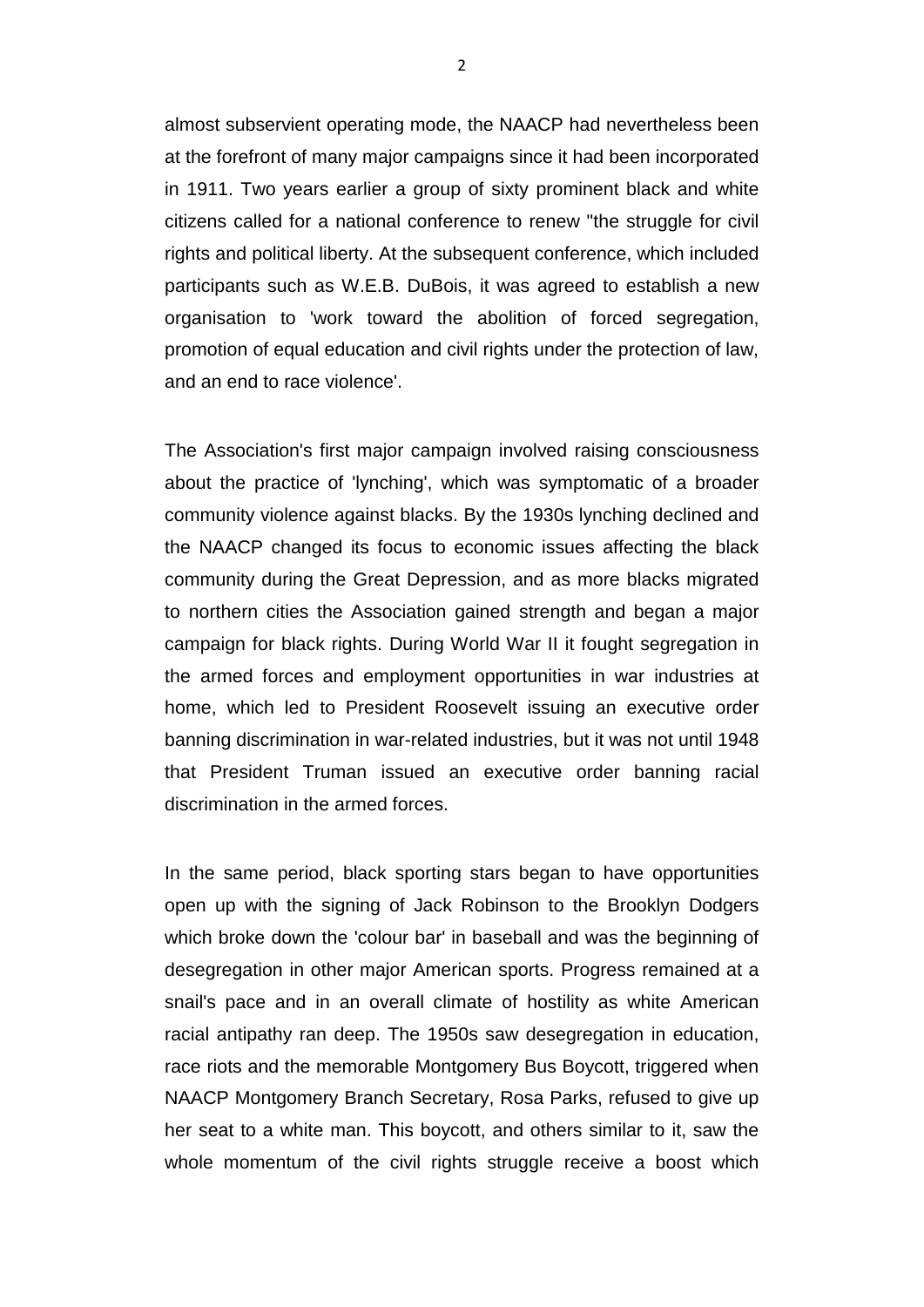resulted the heyday of black resistance in the US between 1961 and 1965.

In the 1960s the NAACP, along with Martin Luther King's Southern Christian Leadership Conference (SCLC), the Student Nonviolent Coordinating Committee (SNCC) and the Congress of Racial Equality formed the mainstream of the civil rights movement. Of these groups the SNCC was the more radical, opting to direct confrontation of segregation, sit-ins and demonstrations, whilst King's SNCC was able to gain most of the media attention by virtue of its leader's growing fame. All of these groups jockeyed for financial support and media profile. Another major group that was gaining attention in the Afro-American community at that time was a quasi-Islamic organisation called the Fruit of Islam, led by Elijah Muhammad, of which main spokesman was the charismatic Malcolm X.

## **Fruit of Islam to Nation of Islam**

With the large-scale mass migrations of African-Americans this century had come the 'ghettoization' of a large part of the black populace. It was in these ghettos that a new voice emerged, one Elijah Muhammad (born Elijah Poole in Georgia 1897), who had created a movement in the 1930s called the Black Muslims. Originally called the Lost-Found Nation of Islam the group had been founded by one W.D. Fard who soon disappeared in mysterious circumstances and was deified as Allah by Elijah Muhammad, who then became Allah's messenger. Muhammad continued Fard's teachings, which have been described as, "not Islam, but a contradictory blend of Islam, Jehovah's Witness doctrine, gnosticism and heretical Christian teachings", but this did not diminish their appeal in the black ghettoes of America.

In 1948 the Nation of Islam (NOI) had its greatest boost when a young man in prison in Norfolk was converted. His name was Malcolm Little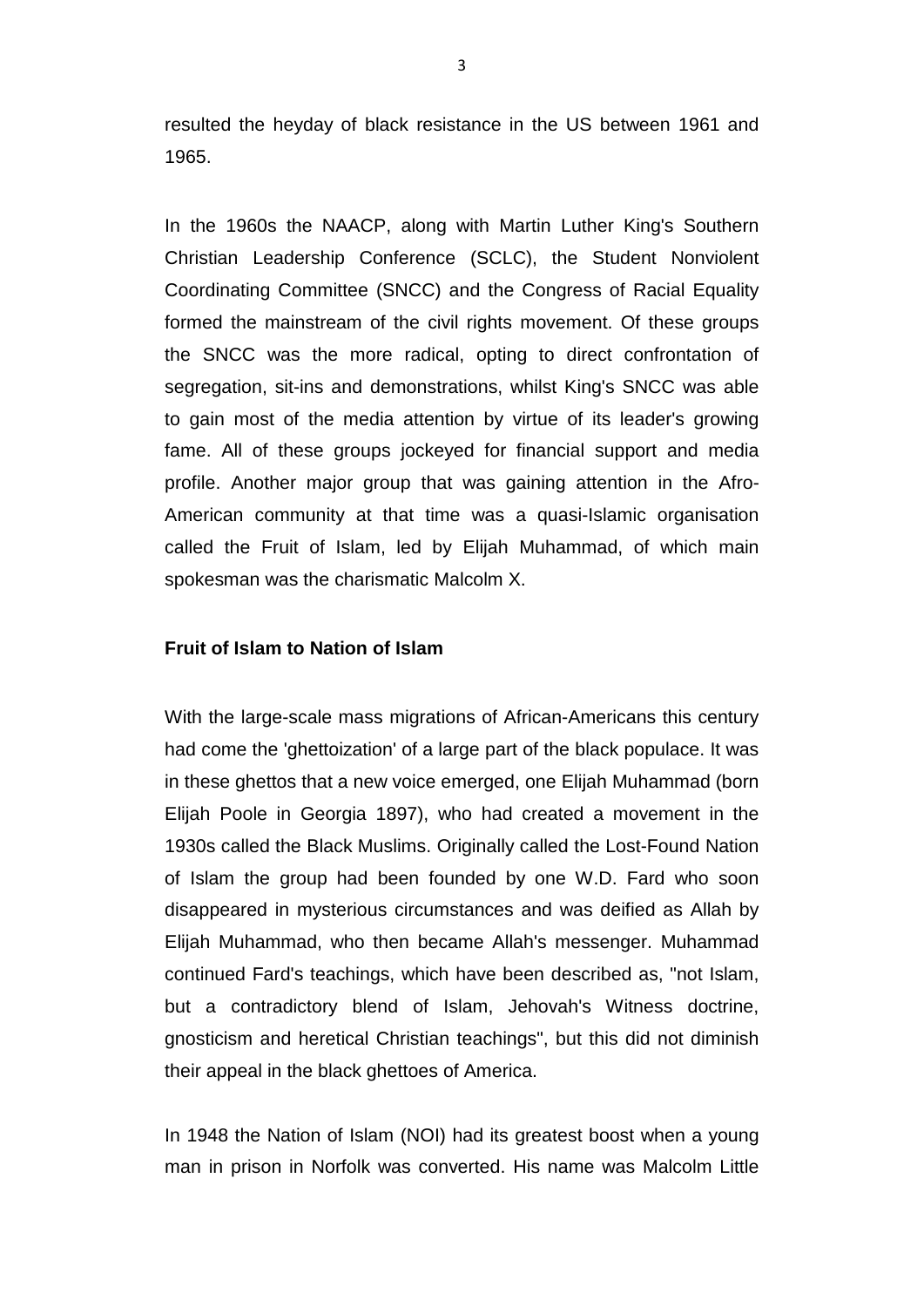and at 23 became Malcolm X on joining the NOI, and by the late 1950s was the leading spokesman for the group. Malcolm X pursued a hardline, separatist position in relation to white America, who he portrayed as 'Devils'. He also took a strong stance against the black bourgeoisie and black professionals who he saw as 'sell-outs'. Massey and Denton observed,

*Malcolm X summed up this attitude with his sardonic quip, "What do you call a Negro with a Ph.D? A nigger."*

By the mid-1960s Malcolm had become disillusioned with the personal integrity of Elijah Muhammad and his hard-core racist beliefs, and after a series of disputes he left the NOI and created two new organisations, the Muslim Mosque Inc., and the Organisation of African Unity. Malcolm took the Islamic pilgrimage to Mecca and returned a man who no longer espoused racial hatred, which made him a threat to the Nation of Islam. Members of the NOI duly assassinated Malcolm on Sunday, 21st February 1965.

Soon after Malcolm's expulsion from the NOI, a former cabaret singer called Louis Walcott (who Malcolm had introduced to NOI in 1955) now called Louis X had replaced him as the leader of Temple n o. 7 in Harlem. When Elijah Muhammad died in 1975 and his designated heir, his son Wallace, led the organisation onto a path different to his father's teachings, Louis Farrakhan took over the abandoned name Nation of Islam and became its leader. In the decades since, Farrakhan has established himself as one of the foremost African-American leaders, but has continued to evoke fear in the white and Jewish communities.

#### **Why Does Farrakhan Evoke Strongly Divergent Views?**

In the late 1960s there was a general diminution of black political power. Whereas earlier that decade the civil rights movement was able to make significant political gains, and in 1965 Gallup opinion polls 52 percent of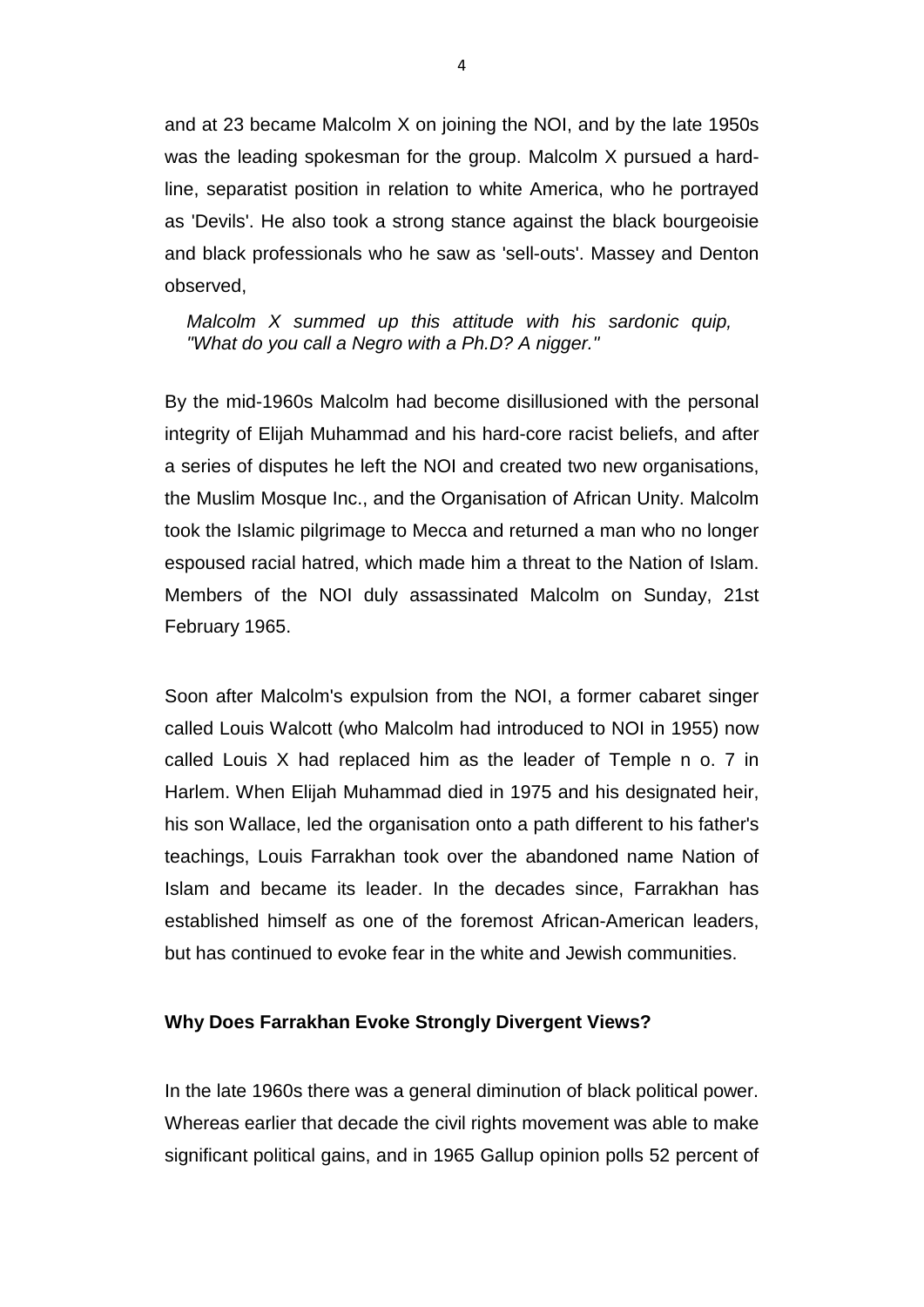people surveyed identified "race relations' as the country's most important problem, just six years later a mere 7 percent said the same thing. This loss of external community political and financial support hit the mainstream African-American organiastions hard, but the NOI, with its strong advocacy of self-reliance gained ground as it developed successful community programs to combat poverty, violence and drugs whilst preaching black self-pride. At the same time as society was turning away from black community problems and dismantling welfare programs and assistance to the poor, the NOI was one of the most visible groups in caring for the community. As Pement notes,

*Its members are active in jails and prisons, recruiting men behind bars and dissuading them from a life of crime…They have a strong emphasis against drugs, against prostitution and pimping, violence and gang involvement. They urge blacks to set up black-owned and black-operated businesses, thus working to raise the standard of living in poor neighbourhoods.*

Contrast that with the grim reality that faced US unskilled workers over the past two decades whereby between 1969 and 1976, 22.3million jobs disappeared due to factory closures, downsizing and/or relocation of production offshore. In New York by 1995 there were roughly seven jobless people for every vacancy, and in Harlem 40 percent of people lived below the poverty line and nearly half of all people aged above 18 are unemployed or underemployed. Massey and Denton argued that the cultural and social isolation of the ghetto has further marginalised a vast black underclass. They say,

*The high degree of residential segregation imposed on blacks ensures that their social and economic isolation from the rest of American society…Such high levels of racial isolation cannot be sustained without creating a profound alienation from American society and its institutions.*

But while Massey and Denton contend that segregation undermines the social and economic well being of black ghetto families, the NOI and Farrakhan argue the opposite. Whilst Massey and Denton's claims are predicated upon a decaying urban landscape and economy as the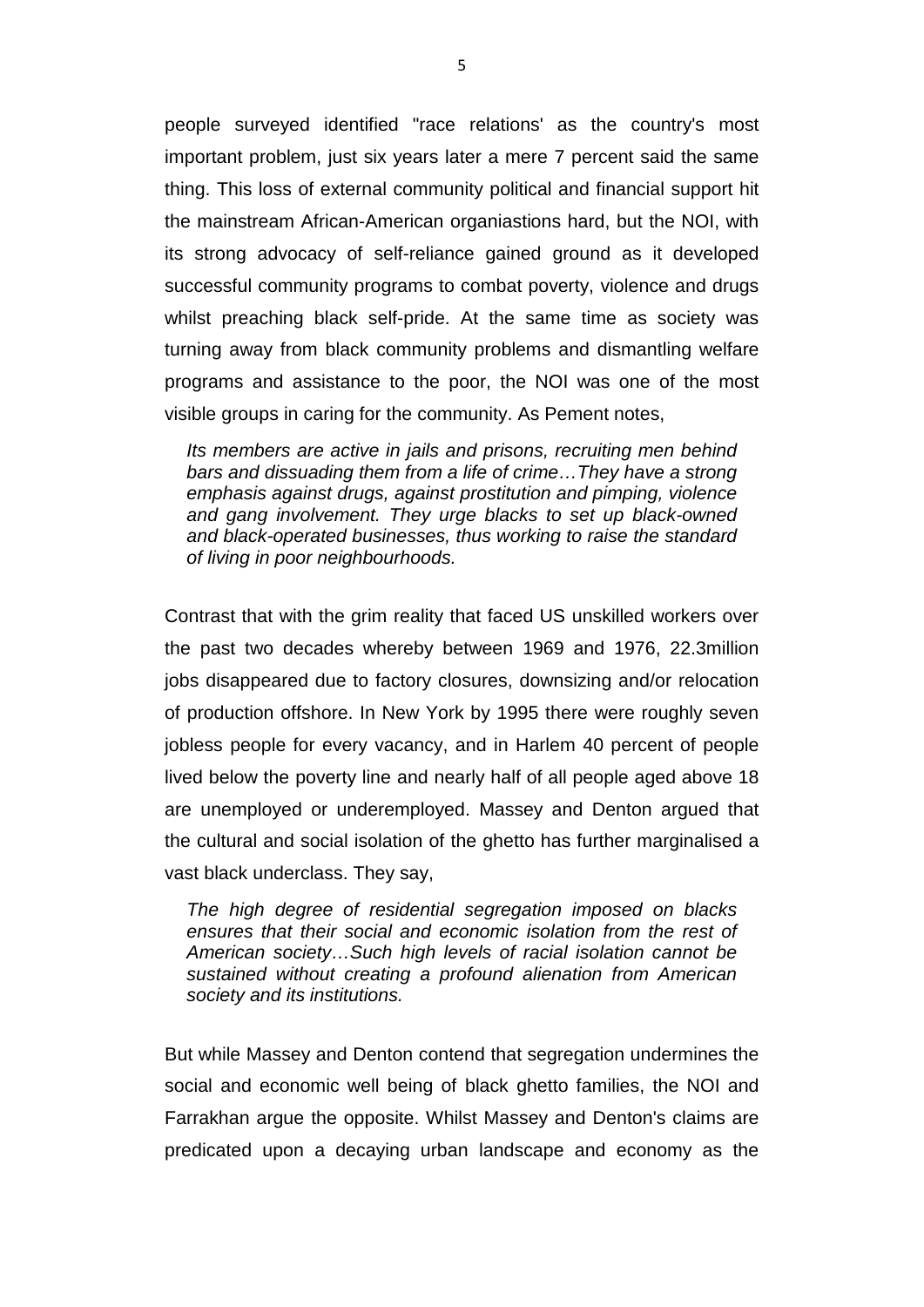middle class move to the suburbs taking their capital with them, Farrakhan's argument for racial segregation see's the development of black pride, self-reliance and economic independence as the means of enabling black communities to maintain cultural as well as economic well-being. One of the ironies of white America's fear of Farrakhan and the NOI is that if white capital were forthcoming in co-operating with some of NOI programs it might well find it profitable to co-operate with a group that has done more to bring peace and stability to many former violent and hostile communities than have the official agencies funded for that task.

Furthermore, the US black underclass (defined as those below the Poverty Level) in 1979 constituted 27.8 percent of the black populous, but by 1993 had grown to 31.3 percent. At the same time in white America in 1970 those below the poverty line made up 6 percent while in 1993 were still only 9.4 percent. By 1996 approx. 9.7million African-Americans were living in poverty, and by 1998 the number had dropped a minuscule amount to 9.1 million, but at 26.5 percent remained an increase on a decade before.

The great economic disparity between black and white America are evident in these figures, and points to a significant factor in the mass alienation of African-Americans over the past two decades. Such alienation has made the black community fertile ground for the likes of Farrakhan who can give both voice and hope to the voiceless and downtrodden of black America today.

Just because the white, mainstream media and sections of the Jewish community perceive Farrakhan as being anti-Semitic does not necessarily diminish him in the eyes of his ghetto and black disaffected followers. As Bush pointed out, attacks by groups such as the Anti-Defamation League of B'nai B'rith (ADL), "may increase the stature of these Black nationalist spokespersons among those who interpret them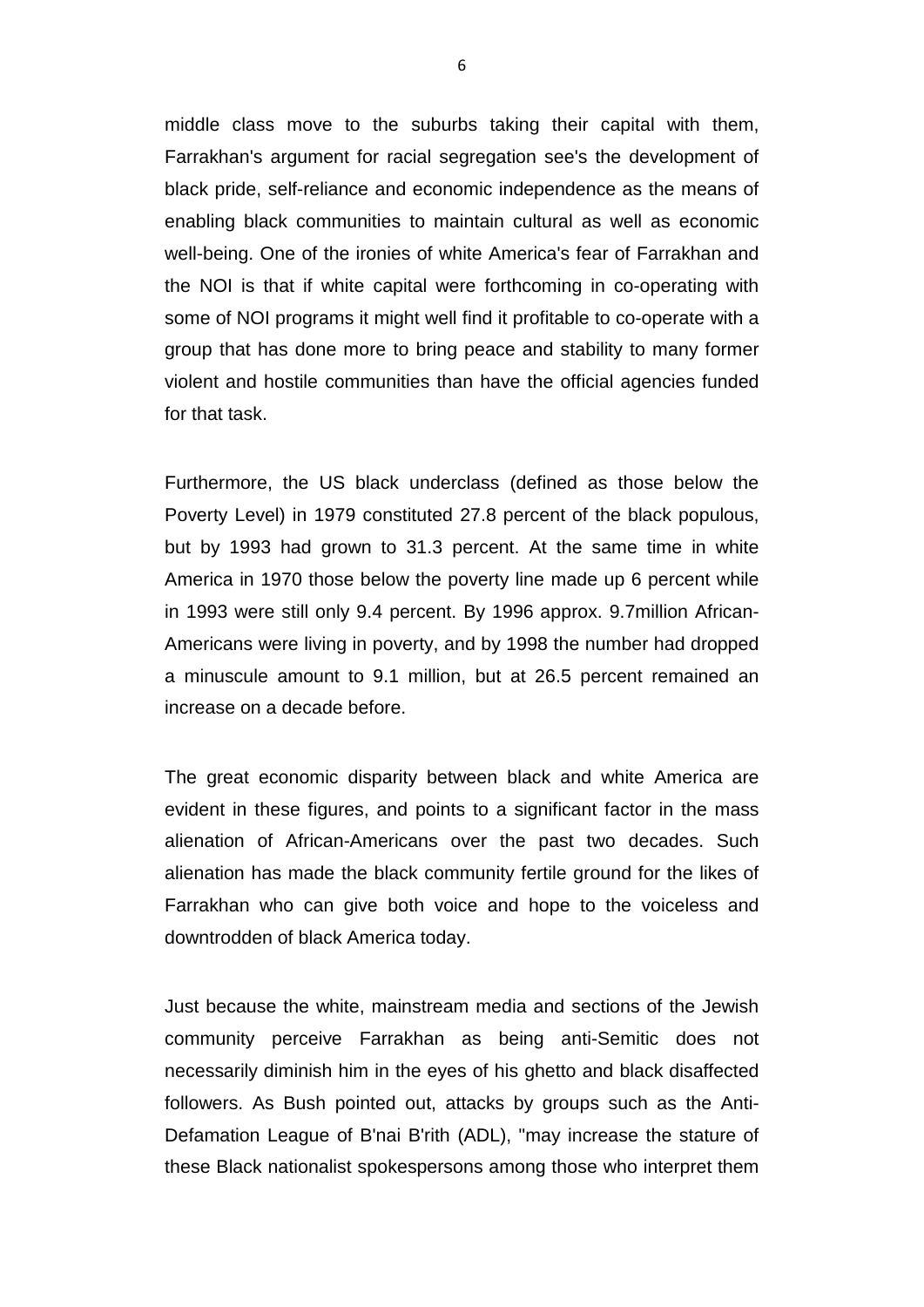as standing up to the white man (Jewish or otherwise)" But it must be said that Farrakhan's continuing assertions regarding matters Jewish certainly does not help his case or cause outside the black community. One of the more controversial publications by the NOI is The Secret Relationship Between Blacks and Jews, written by 'anonymous' authors and claimed to be based on the works of 'the most respected Jewish authorities'. Among other things the book claims that the Jews 'dominated' the slave trade and that Jews were among the major slaveholders of the South. Jewish opponents of the book point out that in 1830, of the 11,000 slave owners only 4 were Jewish.

Farrakhan's perceived anti-Semitic streak is one of two fundamental flaws that will probably never see him attain the ultimate goals he seeks as a power broker in America. The other flaw, potentially mush more destructive to his image, is the long term question mark that hangs over him in relation to his involvement and/or role in the death of the revered Malcolm X in 1965. But even with that albatross hanging around his neck, Farrakhan has been able to attract most of the major names in black America to his side at the "million man march" and other actions. These black notables include the likes of the Rev. Jesse Jackson, Dick Gregory, Stevie Wonder, Issac Hayes and rapper Hammer. Eddie Murphy sent his apologies that scheduling conflicts prevented his attendance. So despite the demonic reflections cast on him by his enemies, Farrakhan remains one of the most important figures in black America today.

## **The Black Bourgeoisie**

Meanwhile, there is also the Black Middle-Class to take into account. They were said in 1973 to constitute 25 percent of the black population and,

*are people whose middle-class status is defined in the same terms as the middle-class status of their white counterparts. Their*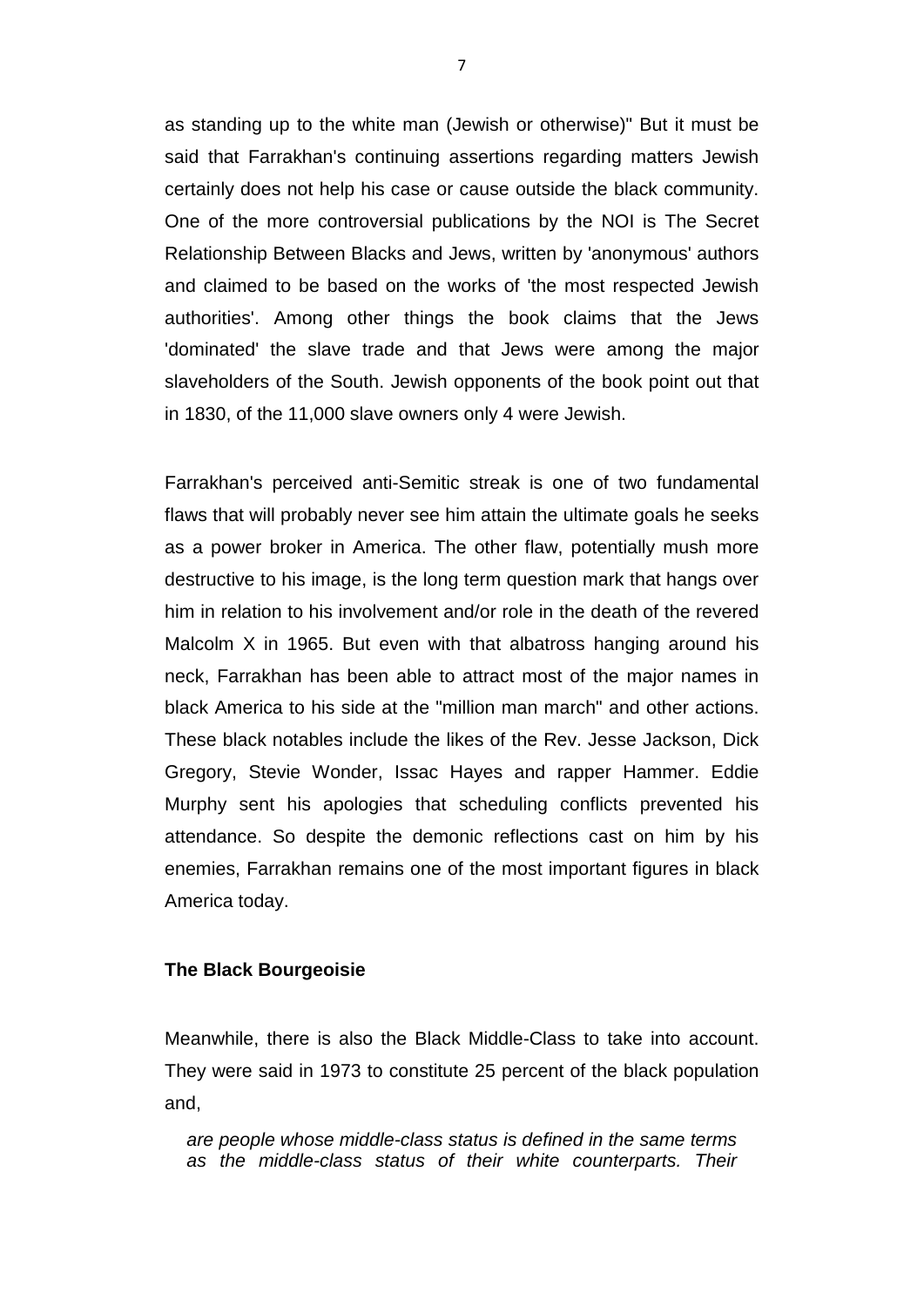*opportunities are not equal to those of their white counterparts, for they may earn less money than those counterparts and even, on the average, less than white working-class persons.*

This small proportion of black America has grown slightly wealthier and are more often than not the ones who are presented in US media as the "leaders" of the black community, hence the enhanced fear when confronted with a Louis Farrakhan who seems downright threatening by comparison. The black middle-class would seem to have benefited the most from jobs created by government affirmative action programs, although many of those jobs were in city services which became "racialised" as a result of concentrations of black employees in those services most utilised by blacks.

Affirmative action programs also saw an increase in African-American participation in the education system in the 1980s, but up till 1994 there had been minimal real improvement. In 1994 of the total black populace of 33million only 11 percent had gained a college degree, as compared with 22 percent of whites. But today, even with a degree, black executive, administrative and managerial workers have a median income of \$36,000 compared to the white median income for the same work of \$46,000. A significant part of the black middle-class are not the well off types ones sees on the Cosby Show, although there remains a small group which include show business personalities and sports stars who are fabulously wealthy.

# **Conclusion**

In conclusion, I think it is obvious by the serious socio-economic disparities that exist in the United States today that we are looking at a racist country. That racism does not just manifest itself against African-Americans, but also Hispanics, Native-Americans and, to a lesser extent, Asian-Americans. The invisible restraints that keep most of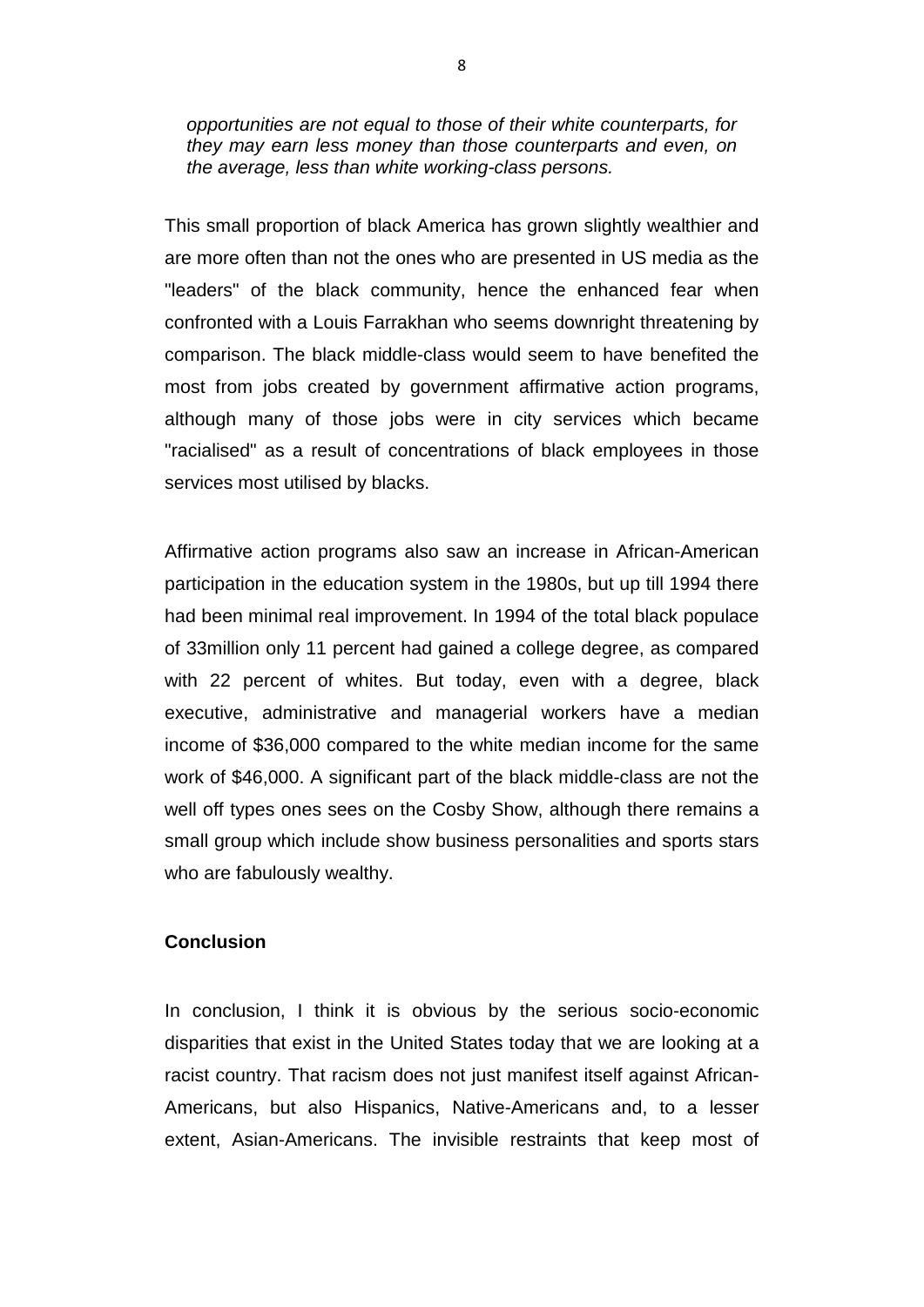these groups marginalised and in poverty are as strong as they ever were in America. In fact they are probably worse than ever as the effects of corporate downsizing, globalisation, privatization and cutting of government expenditure increase. Despite claims today of a great American economic boom, the fact remains that in the current economic climate it is the rich who are getting richer and the poor who are getting poorer. As more blue collar white workers lose their jobs and are forced into labour market competition with non-white workers, racial tension can be expected to increase.

Because America has never resolved the serious flaws in its society that the civil rights era exposed, it can expect that (in the famous words of Malcolm X) the chickens will one day come home to roost. When they do, white America may find itself dealing with a man who they have spent the last two decades demonising and refusing to take seriously. The only certainty is that one day America will have to come to terms with Louis Farrakahn.

#### **© Gary Foley May 1999**

#### **Bibliography**

Dr Harold Brackman, *Ministry of Lies: The truth behind the Nation of Islam's 'The Secret Relationship Between Blacks and Jews'*. New York: Simon Wiesenthal Centre, 1994.

Rod Bush, *We Are Not What We Seem: Black Nationalism and Class Struggle in the American Century*. New York: New York University Press, 1999.

Sharon M. Collins, *Black Corporate Executives: The Making and Breaking of a Black Middle Class.* Philedelphia: Temple University Press, 1997.

Matthew Holden Jnr., *The Politics of the Black "Nation".* Madison: Univeristy of Wisconsin, 1973.

Doug McAdam, *"The Heyday of Black Insurgency 1961 -1965", Political Process and the Development of Black Insurgency.* Chicago: University of Chicago Press, 1982.

Dr. Manning Marable, *"Along the Colour Line", Radio program*, Columbia University, July 1995.

Douglas S. Massey, and Nancy A. Denton, *American Apartheid: Segregation and the*